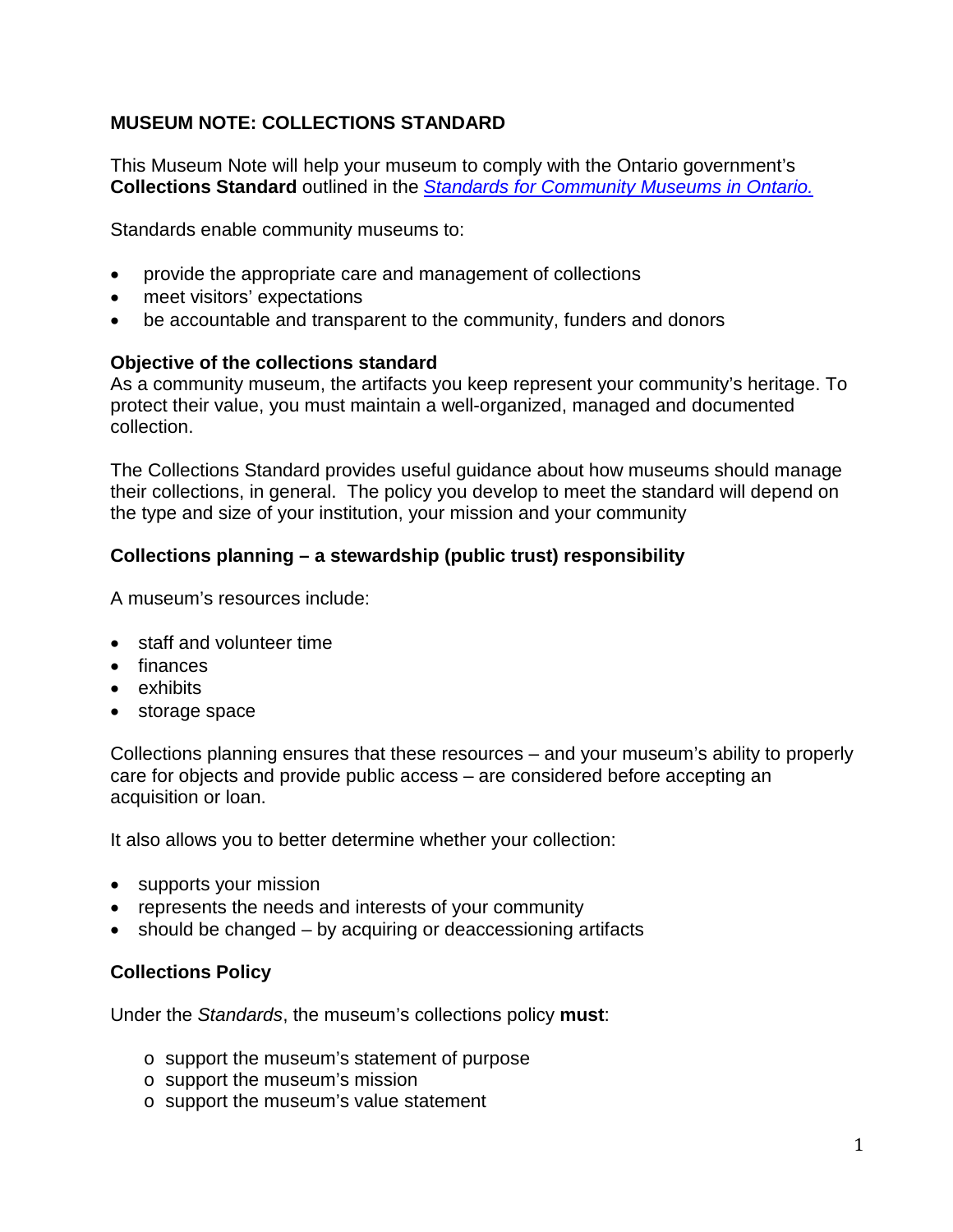- assign roles and responsibilities to your museum's board, committee and staff
- authorize staff to make decisions about the collection e.g.
- describe the process for accepting or purchasing objects for the collection
- describe the deaccessioning process for objects from the collection

Your museum's collections policy **should**:

- focus on your museum's governance and operational role
- be concise and easy-to-read
- recognize the difference between policy and procedure.

### A policy:

- addresses the 'what and why' of your collection.
- focuses on your long term goals

### A procedure:

- addresses the 'how, when and where' of your collection
- changes frequently

For instance, the Guelph Museums Collections Policy indicates **what** the museum will do, e.g. issue tax receipts for donated artifacts; and **why** it will do it: because Revenue Canada requires that the museum issue receipts at fair market value.

Reference: Guelph Museums Collections Policy

2012. [https://members.museumsontario.ca/resources/tools-policies/CMOG-standard](https://members.museumsontario.ca/resources/tools-policies/CMOG-standard-resources)[resources](https://members.museumsontario.ca/resources/tools-policies/CMOG-standard-resources)

You can develop a single collections policy or create two distinct policies focusing on collections development and collections management.

Whatever your preference, your collection policy must:

- identify the scope and use of the collection:
	- $\circ$  what the museum will collect consistent with its mission statement and its resources, (both human and financial)
	- o existing collection strengths
	- o community needs
- identify priorities for collection development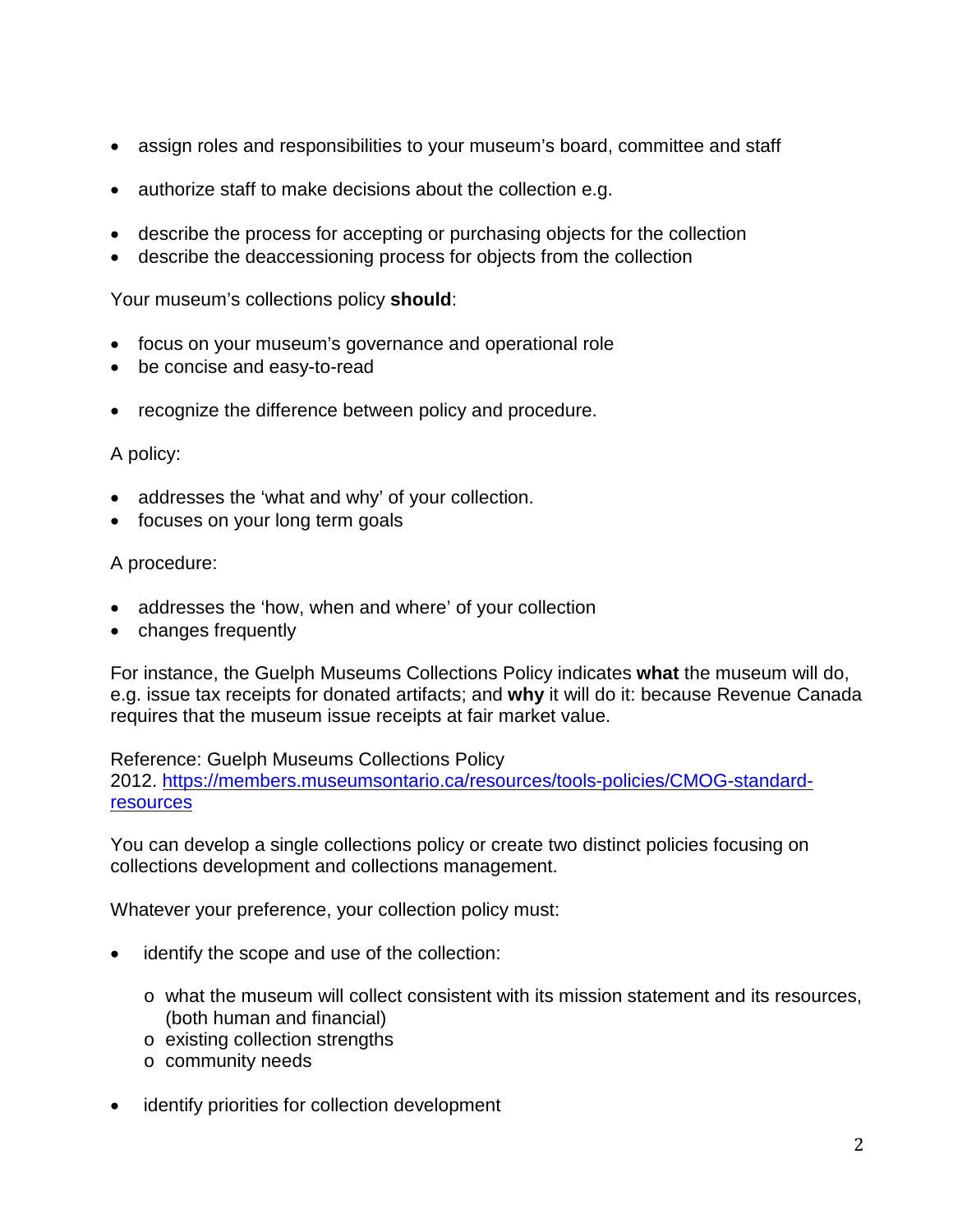- commit board, staff and volunteers to follow:
	- o the museum's ethical guidelines for collecting and collections management
	- o municipal, provincial, federal and international legislation that impacts collecting and collections management
- commit the museum to:
	- $\circ$  develop, implement and review the procedures and documentation for acquiring and deaccessioning artifacts in the collection

### **Note: Do not include procedures in the policy document**

- o establishing conservation standards in the labeling (attaching accession number), care and handling of artifacts
- ensure the museum has in place, and follows appropriate procedures to:
	- o document incoming and outgoing loans
	- o manage collections records
- distinguish between objects in the collection that can be used (hands-on, education collection, operating collection<sup>[1](#page-2-0)</sup>) and those that are restricted for study or research
- commit to observing municipal, provincial and federal legislative requirements that impact collections management and documentation e.g.
	- o firearms
	- o hazardous materials
	- o copyright
	- o Freedom of Information and Protection of Privacy Act
	- o Cultural Property Export and Import Act
	- o Income Tax Act (see deaccessioning below)
- require an emergency preparedness and disaster plan for the museum that is updated and tested on a regular (specified) basis
- ensure that the building and collection is appropriately insured or, at a minimum that loaned objects, both incoming and outgoing, or objects in temporary custody are insured.

<span id="page-2-0"></span> $1$  An operating collection might include equipment or vehicles in industrial collections that are maintained in working order for demonstration purposes or rides. i<br>I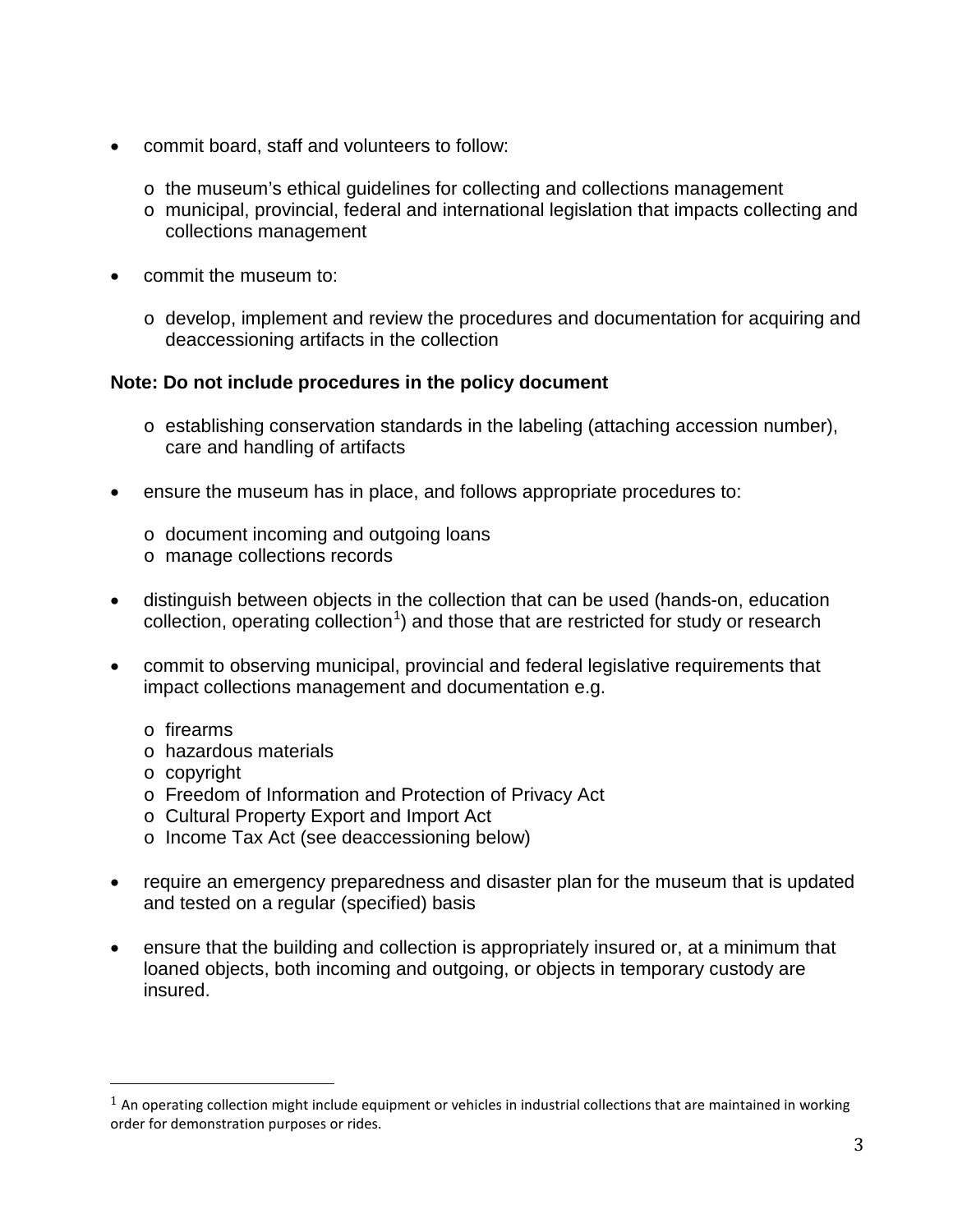# **Collections and museum ethical guidelines**

Your collections management policy should commit board, staff and volunteers to following a specific code of ethics, including personal collecting and conflicts of interest.

Staff should:

- receive a copy of the museum ethics
- verify that it has been read and accepted

Reference: [Ethics Guidelines, Canadian Museums Association](http://www.museums.ca/uploaded/web/docs/ethicsguidelines.pdf) Reference: Code of ethics for museums, [International Council of Museum](http://icom.museum/fileadmin/user_upload/pdf/Codes/code_ethics2013_eng.pdf)

It is unethical to:

- treat your collection as a financial asset artifacts should not be listed as assets on your financial statements
- sell objects from the collection to support the museum
- acquire objects with the intent of trading or selling them later

You **can** sell objects from your collection for new acquisitions or collection care, in accordance with the section of the Collections Standard regarding deaccessioning.<sup>[2](#page-3-0)</sup>

## **Collections Management practice: plans and procedures**

Museum staff and volunteers must develop – and follow – procedures for:

- cataloguing acquisitions (purchase, gift) including clear guidelines on what the museum collects and the process of acceptance
- the use of and restrictions on various categories of artifacts in the collection
- $\bullet$  deacessioning objects from the collection<sup>[3](#page-3-1)</sup>
- incoming and outgoing loans
- management of collections records
- guidelines for conservation appropriate labeling (attaching accession number)
- $\bullet$  the care and handling of artifacts.<sup>[4](#page-3-2)</sup>

<span id="page-3-0"></span> $2$  Collections cannot be identified as a source of income for the museum. It is unethical to sell objects from the collection in order to financially support the museum's operations, facility management, or any reason other than acquisitions or collections care in accordance with the standard and ethical practice regarding deaccessioning. Selling objects from the collection may result in making the museum ineligible for future funding. i<br>I

<span id="page-3-1"></span><sup>&</sup>lt;sup>3</sup> When it comes to deciding if objects are acquired or removed from the collection, it is advisable that these are made by a collections committee and approved by governing authority or the senior staff person. This adds a level of accountability in terms of the legal ownership of its collection and prevents theft or fraud. (AMA Standards Handbook, p.147)

<span id="page-3-2"></span> $4$  Some museums may, for neatness or consistency, choose to put this in a conservation policy.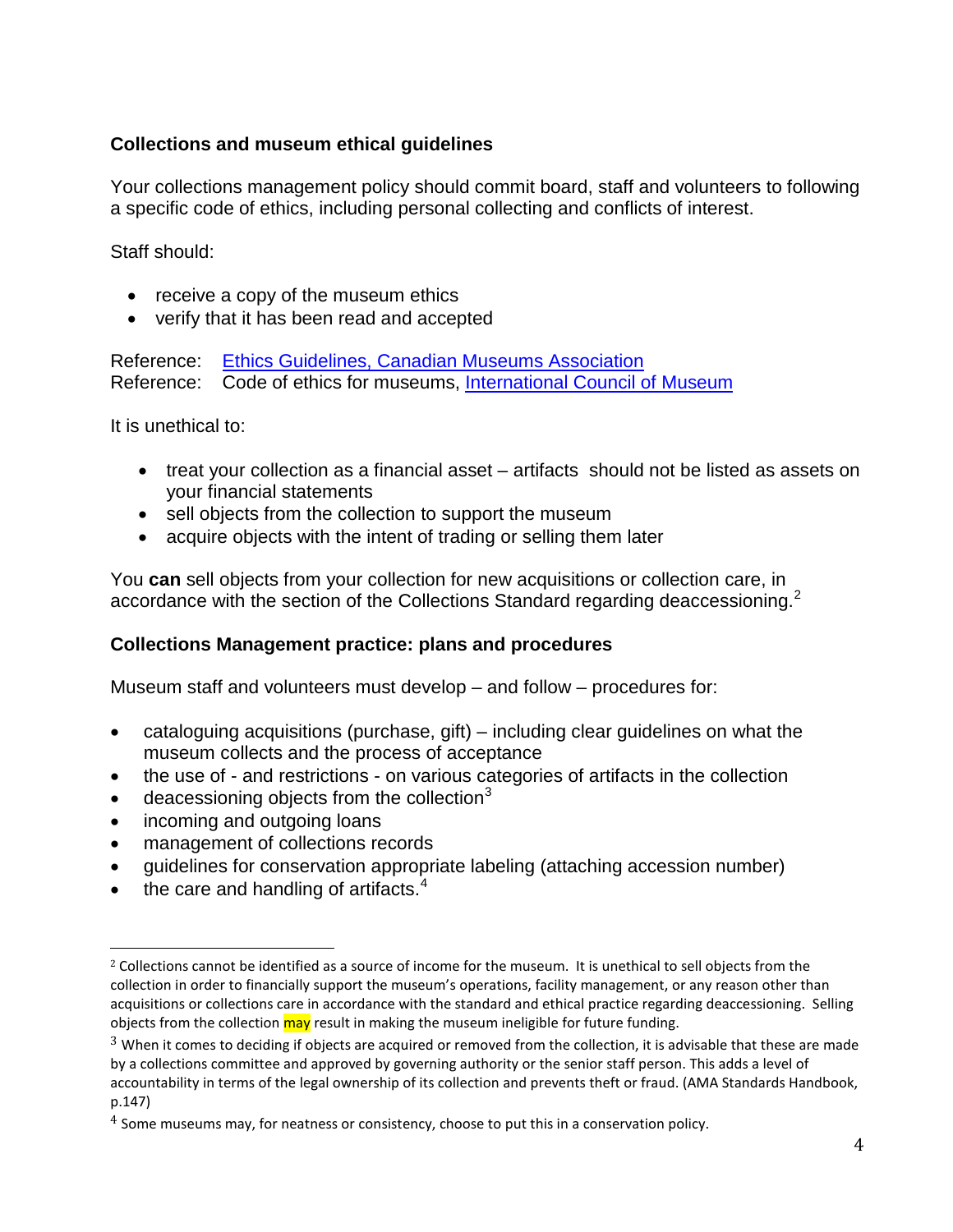When developing your museum's plans and procedures for collections management, use your museum's policy as guidance.

## **Deaccessioning artifacts**

In October 2012, Revenue Canada issued *[Consequences of Returning Donated Property](http://www.cra-arc.gc.ca/chrts-gvng/chrts/plcy/cgd/rtrng-dntd-prpty-eng.html)* related to its Income Tax Ac*t*.

If your collections policy and procedures have not been reviewed and revised since October 2012, please revise them immediately to ensure that "Return to donor" is no longer identified as a deaccessioning option. Notifying the donor is also not recommended.

## **Recommended Resources**

### **General Resources**

Alberta Museums Association. Standard Practices Handbook for Museums, 3<sup>rd</sup> edition. 2014. *Excellent Collections Management resource for context, policy, practice, planning and procedures.*

International Council of Museums. Code of Ethics for Museums. Paris: ICOM, 2013. [http://icom.museum/fileadmin/user\\_upload/pdf/Codes/code\\_ethics2013\\_eng.pdf](http://icom.museum/fileadmin/user_upload/pdf/Codes/code_ethics2013_eng.pdf) International Council of Museums. ICOM Guidelines for Loans. "ICOM *News* 27, no.3/4 (1974). [http://archives.icom.museum/loans\\_eng.html.](http://archives.icom.museum/loans_eng.html)

## Resources: **Collections**

Buck, Rebecca A. and Jean Allman Gilmore, eds. The New Museum Registration Methods. Washington, D.C.: American Association of Museums, 1998.

Canadian Heritage Information Network. "*Making Up the Rules: New Documentation Standards for Canadian Museums*." 2014. [http://www.pro.rcip-chin.gc.ca/carrefour-du](http://www.pro.rcip-chin.gc.ca/carrefour-du-savoir-knowledge-exchange/nouvelles_normes_musees-new_museums_standards-eng.jsp)[savoir-knowledge-exchange/nouvelles\\_normes\\_musees-new\\_museums\\_standards](http://www.pro.rcip-chin.gc.ca/carrefour-du-savoir-knowledge-exchange/nouvelles_normes_musees-new_museums_standards-eng.jsp)[eng.jsp](http://www.pro.rcip-chin.gc.ca/carrefour-du-savoir-knowledge-exchange/nouvelles_normes_musees-new_museums_standards-eng.jsp)

## CMOG Standards Resources: **Collections**

<http://www.museumsontario.com/en/35/597/148> for:

Dietrich, Bev. *Deaccessioning Good Practice*. 2012

Gerrard, Richard. Archived OMA webinar and notes on Deaccessioning. 2013 Gerrard, Richard. *An Introduction to the Deaccession & Disposal of Collections*. 2013 Guelph Museums. Collections Management Policy – Guelph Museums. 2012.

Canada Revenue Agency. "*Issuing Receipts.*" [http://www.cra-arc.gc.ca/chrts](http://www.cra-arc.gc.ca/chrts-gvng/chrts/prtng/rcpts/menu-eng.html)[gvng/chrts/prtng/rcpts/menu-eng.html](http://www.cra-arc.gc.ca/chrts-gvng/chrts/prtng/rcpts/menu-eng.html)

Norris, Linda. the uncatalogued museum.

<http://uncatalogedmuseum.blogspot.ca/search/label/planning> Collection planning. Saskatchewan Museums Association. Collections Documentation Downloadable collections management forms<http://www.saskmuseums.org/online-resources>

# Resources: **Conservation**